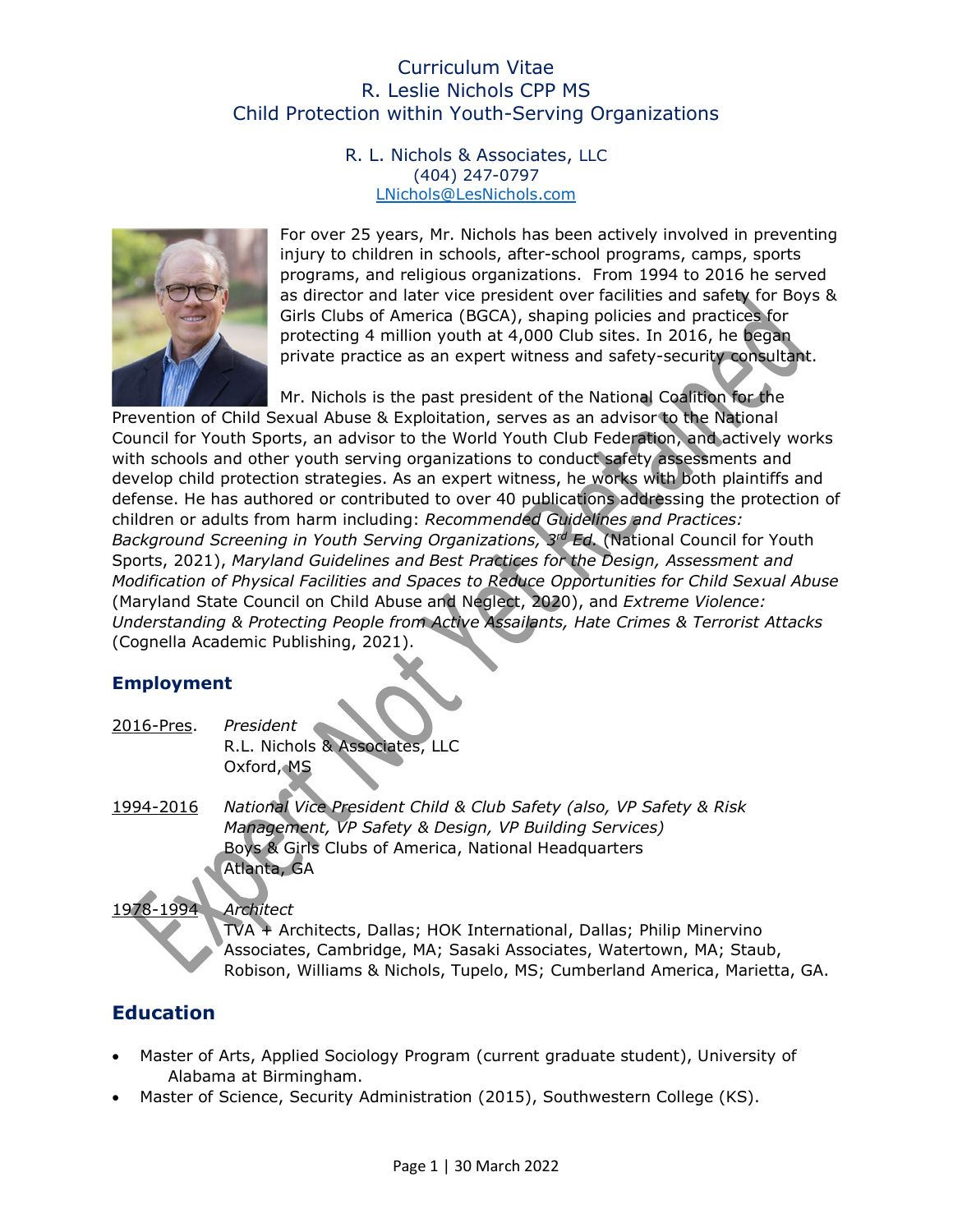• Bachelor of Architecture (1977), University of Texas at Austin.

## **Licenses and Certifications**

- Certified Protection Professional (CPP), ASIS International.
- Licensed Architect, GA, (retired)
- Graduate Certificates in Emergency Response Planning and Enterprise Risk Management.

## **Professional Associations**

- The National Coalition to Prevent Child Sexual Abuse & Exploitation (2014
	- Membership Committee (2015)
	- Executive Committee (2017)
	- President (2016)
- ASIS International (2009 Present).
- International Association of Professional Security Consultants (2017-Present).
- International CPTED Association (2022).

# **RLNA Child Safety Consulting Projects** (2016 – Present)

- National Council for Youth Sports, Atlanta, GA
- Civil Air Patrol, Maxwell AFB, Montgomery, AL
- Maryland State Council on Child Abuse
- The Roman Catholic Diocese of Altoona-Johnstown, PA
- St. James Sports, Wellness & Entertainment Complex, Springfield, VA
- The Woods Academy, Bethesda, MD
- Souhegan High School, Amherst, NH
- School Administrative Unit 39, Amherst, NH
- Medford High School, Medford, MA
- Moraga School District, Moraga, CA
- FrontRow Emergency System Evaluation, Petaluma, CA
- Broward County Public Schools, FL
- School District of Indian River County, FL
- Orange County Public Schools, FL
- Big Brothers Big Sisters of Greater Miami, FL
- Horace Mann School, Ogden, UT
- Grantsville Elementary School, Toole County, UT
- Taylor High School, Weber County, UT
- Tooele County School District, UT
- Littleton Public Schools, Littleton, CO
- Lafayette Elementary School, Lafayette County, MS
- Lee County Schools, MS
- Pearl River County Schools, MS
- Boys & Girls Clubs of Ventura, CA
- Boys & Girls Clubs of Southeastern Michigan, Detroit, MI
- Boys & Girls Club of South Logan County, AR
- Boys & Girls Club of Colquitt County, GA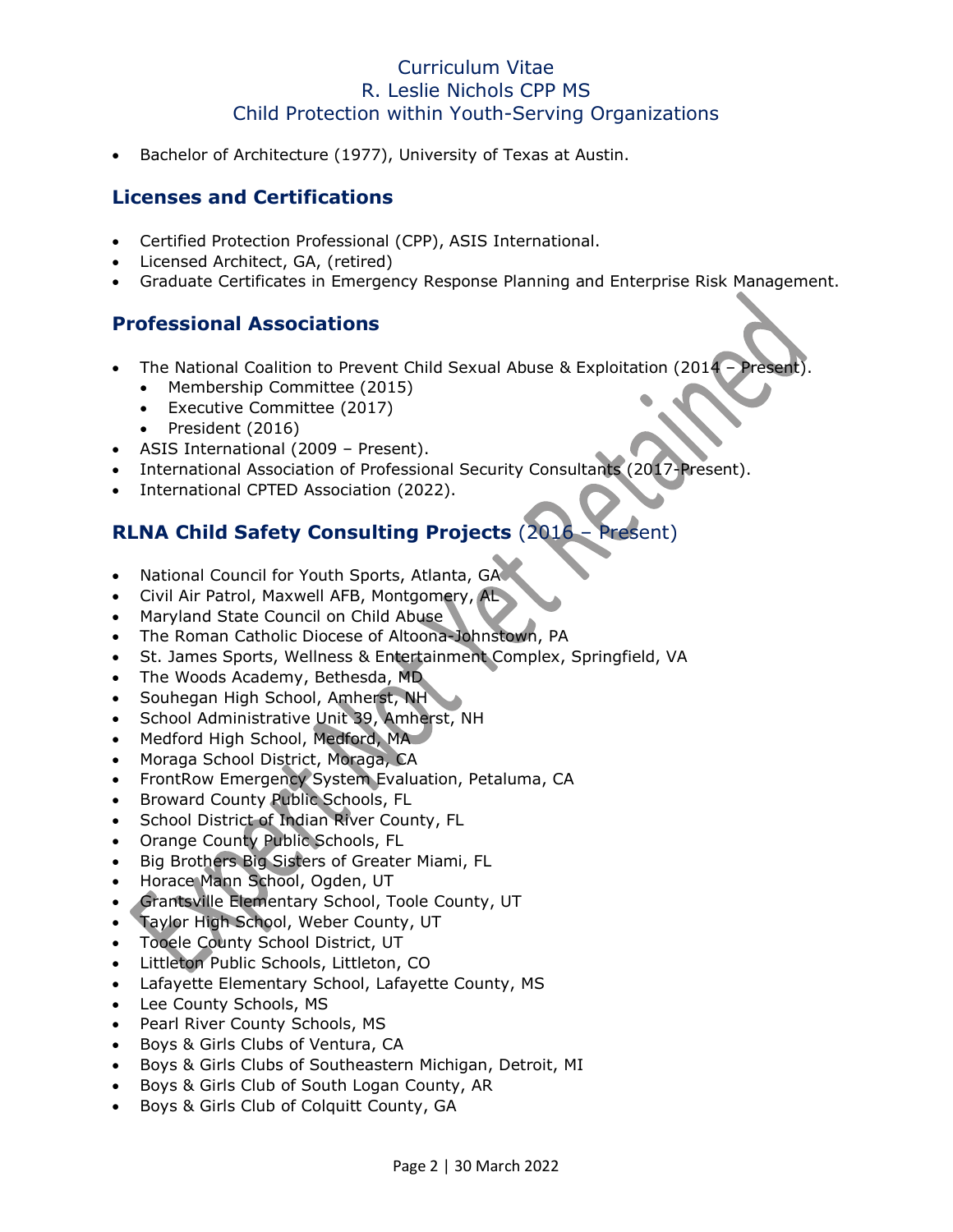## **BGCA Child Safety & Protection Projects** (1994 – 2016)

- U.S. Protect Act Background Check Pilot (2003 2007).
- Staff Screening Initiative (2003 2016).
- Organizational Membership Requirement Initiative (2003 2016).
- Public Trust Forum (2009 2012).
- The Boys & Girls Club Way Initiative (2006-2007).
- Situational Prevention Approach (SPA) Pilot Study with Portland State University (2011).
- Safety Committee Initiative (2014).
- Critical Incident Management System (2014).
- Online Safety Assessment Tool (2013).
- Child Safety Hotline (2012).
- NAPBS Ban-the-Box Legislation Initiative (2012).
- BGCA National Insurance Program (2011 2013).
- Online Sex Abuse Prevention Training Pilot with Praesidium, Inc. (2011 2012).
- Five-Prong Bullying Prevention Project (2010 2016).
- CDC Project for Preventing Child Sexual Abuse (2004 2006)
- Crime Prevention Through Environmental Design Initiative (1995 2010).

## **Publications** (1995 – Present)

- Nichols, R. Leslie (2021), "4 Ways to Address Child Sexual Abuse in Schools," *Campus Safety Magazine* (online).
- Subject matter advisor for *Recommended Guidelines and Best Practices: Background Screening in Youth-Serving Organizations*, 3rd Ed. (2021) National Council for Youth Sports.
- Dorn, M., Nguyen, P. & Nichols, R. (2021), *Extreme violence: Understanding and Protecting People from Active Assailants, Hate Crimes and Terrorism*, San Diego, CA: Cognella Academic Publishing.
- Subject matter advisor for *Maryland Guidelines and Best Practices for the Design, Assessment and Modification of Physical Facilities and Spaces to Reduce Opportunities for Child Sexual Abuse* (2020)
- Nichols, L. (2015), "From a United Movement to a Collaborative Network." *Child & Club Safety Newsletter*, Issue 10, Boys & Girls Clubs of America
- Nichols, L. (2015), "Planning for Safety, *Child & Club Safety Newsletter*," Issue 9, Boys & Girls Clubs of America.
- Nichols, L. (2014), "Business Continuity Planning for Safety," *Child & Club Safety Newsletter*, Issue 8, Boys & Girls Clubs of America.
- Nichols, L. (2014), "Stand Up Against Bullying," *Child & Club Safety Newsletter*, Issue 7, Boys & Girls Clubs of America.
- Nichols, L. (2014), "Smart Steps to Security: Part 2," *Child & Club Safety Newsletter*, Issue 6, Boys & Girls Clubs of America.
- Nichols, L. (2014), "Smart Steps to Security: Part 1," *Child & Club Safety Newsletter*, Issue 5, Boys & Girls Clubs of America.
- Nichols, L. (2014), "Summer Safety: Part 2," *Child & Club Safety Newsletter*, Issue 4, Boys & Girls Clubs of America.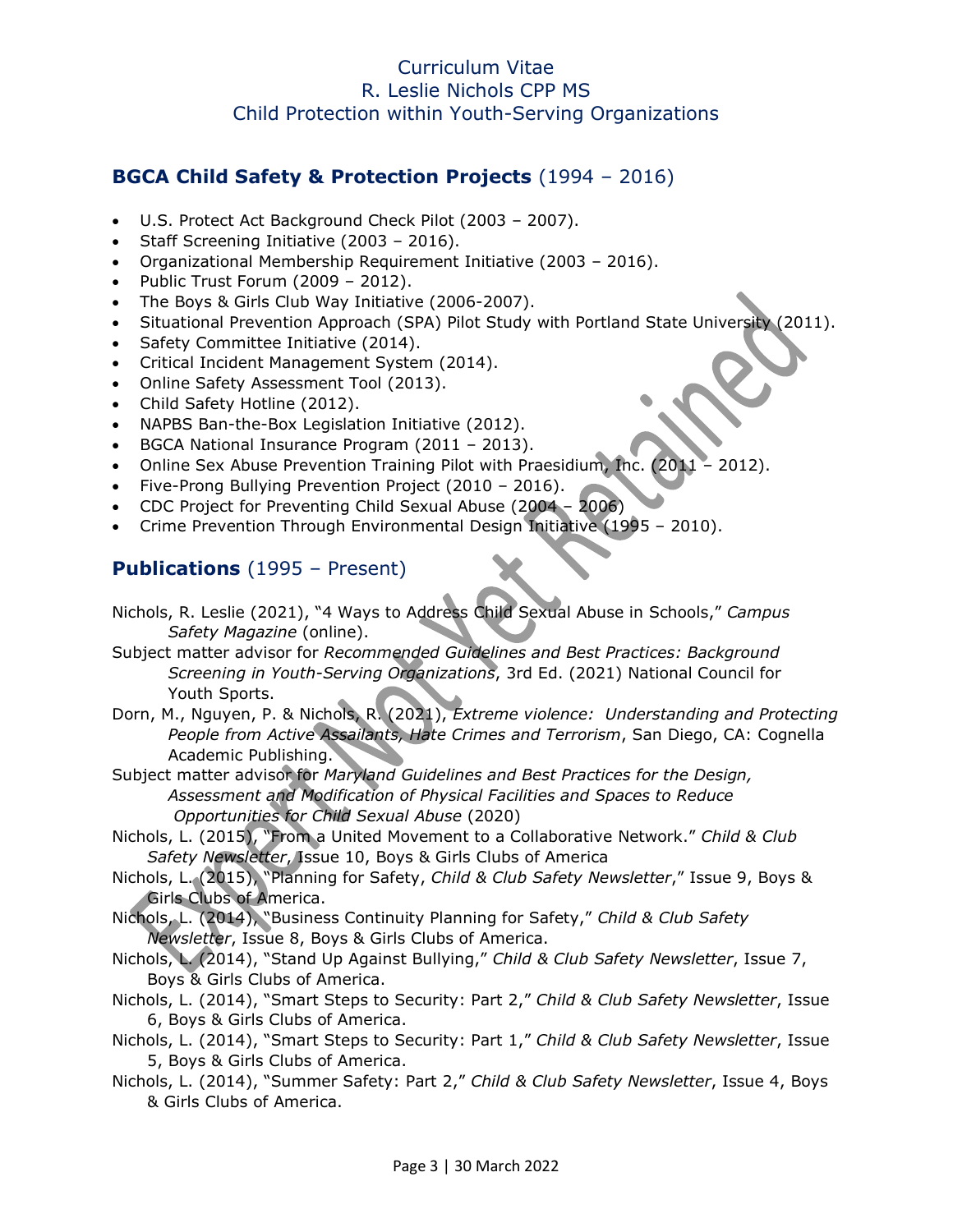- Nichols, L. (2014), "Summer Safety: Part 1," *Child & Club Safety Newsletter*, Issue 3, Boys & Girls Clubs of America.
- Nichols, L. (2014), "What is Safety Leadership?" *Child & Club Safety Newsletter*, Issue 2, Boys & Girls Clubs of America.
- Nichols, L. (2014), Keeping Kids Safe Starts at the Top, *Connections*, Winter, pp. 20-21, Boys & Girls Clubs of America.
- Nichols, L. (2014), "Taking a Business Approach to Child Safety," *Child & Club Safety Newsletter*, Issue 1, Boys & Girls Clubs of America.
- Forward by Nichols, R.L. in Dorn, M. (2014), *Staying Alive: How to Act Fast and Survive Deadly Encounters*, Hauppauge, NY: Barron's, Boys & Girls Clubs of America.
- Forward by Nichols, R.L. in Anderson, K & Daly, D. (2013), *What You Need to Know About Background Screening*, Community Oriented Policing Services, Community Oriented Policing Services and The National Center for Missing & Exploited Children, Washington, D.C.: U.S. Department of Justice.
- Nichols, L. (2013), "Making Safe Places Safer," *Connections*, Spring, pp. 20-21, Boys & Girls Clubs of America.
- Nichols, L. (2013), "Staying Alert to Near Misses," *Connections*, Summer, pp. 16-17, Boys & Girls Clubs of America.
- Kaufman, K., Nichols, L. & Ciarlante, M. (Winter 2012), "Bringing Sustainable Prevention to Community-Based Organization," ATSA Forum: Association for the Treatment of Sexual Abusers, Vol. XXIV, No. 1.
- Kaufman, K., Nichols, R.L. & Ciarlante, M. (2012), "Bringing Sustainable Prevention to Community-Based Organizations," *The Resource: The National Sexual Violence Resource Center's Newsletter,* spring-summer, pp. 20-21 & 34.
- Nichols, L. (2011), "Managing Risk: The Cost of Blurred Boundaries," *Connections*, Winter, pp. 26-27, Boys & Girls Clubs of America.
- Nichols, L. (2011), "Managing Risk: Is Bullying Happening Right Under Your Nose?" *Connections*, Summer 2011, pp. 26-27, Boys & Girls Clubs of America.
- Nichols, L. (2010), "Managing Risk: A Social Networking Program Proves Precarious," *Connections*, Summer, pp. 28-29, Boys & Girls Clubs of America.
- Nichols, L. (2010), *Keep Safe: The Child Safety Desk Reference*, Boys & Girls Clubs of America.
- Nichols, L. (2009), Managing Risk: An Abduction Averted, *Connections*, Winter, pp. 28-29, Boys & Girls Clubs of America.
- Nichols, L. (2008), *"*A Deadly Chain of Events," *Managing Risk*, Boys & Girls Clubs of America.
- Nichols, L. (2007), "Seven New Developments in Child Safety," *Connections*, Winter, pp. 20- 21.
- Nichols, L. (2007), "Second Chances," *Managing Risk*, Boys & Girls Clubs of America.
- Nichols, L (2007), "Boys & Girls Club Voluntary Standards Released," Risk Management News, Vol 2, 2007, Markel Insurance Company.
- Nichols, L. (2007), *Standard Practices for Child Safety: The Boys & Girls Club Way*.
- Subject Matter Advisor in Saul, J. & Audage, N. (2007), *Preventing Child Sex Abuse within Youth Serving Organizations: Getting Started with Policies and Procedures*, (Nichols, R. L., contributor), Atlanta (GA): Centers for Disease Control and Prevention/National Center for Injury Prevention and Control, Atlanta, GA.

Subject Matter Advisor in Department of Defense (2006), *UFC 4-740-06: Unified Facilities*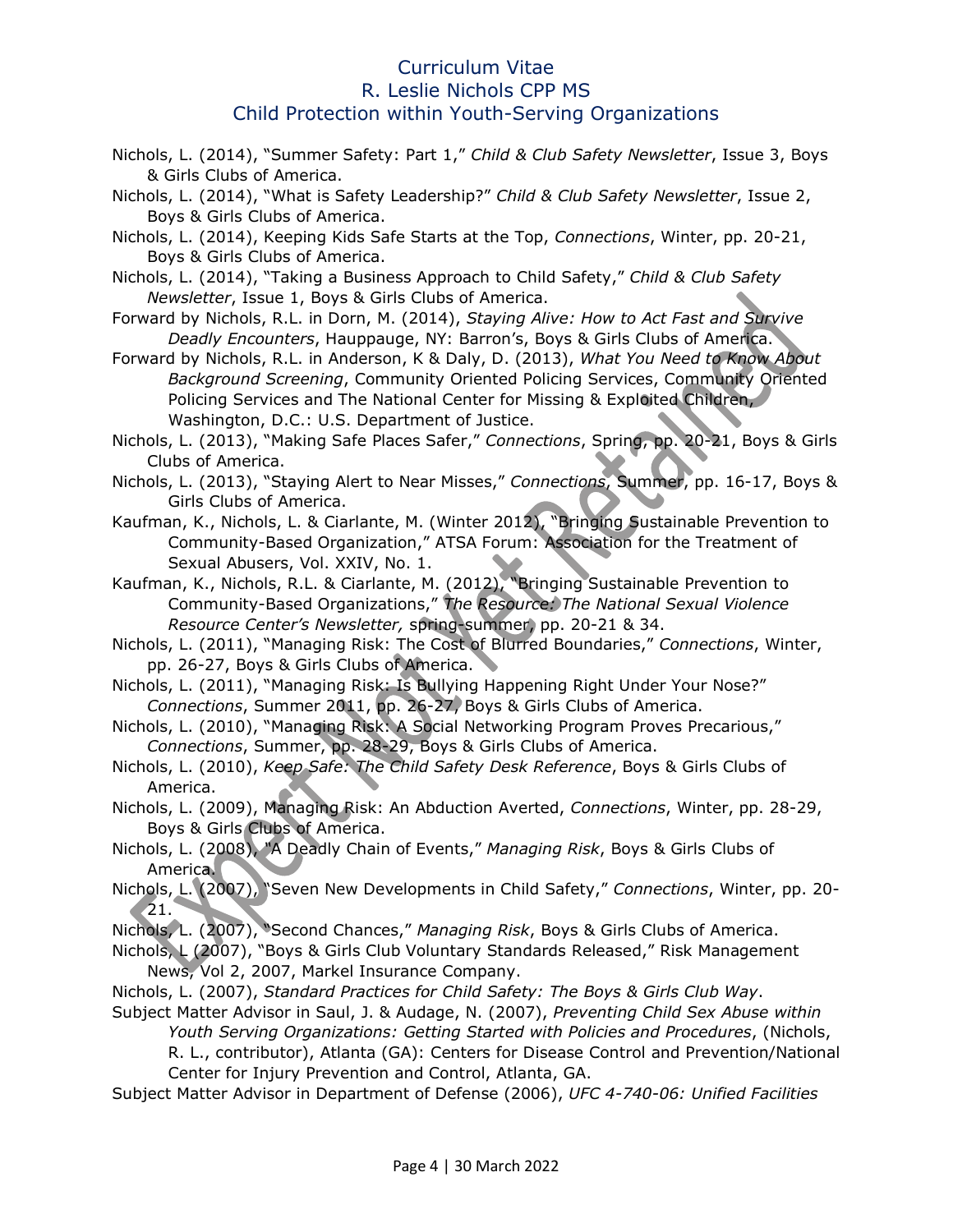*Criteria: Youth Centers*, Washington, D.C.: U.S. Department of Defense. Nichols, R. L. (2006). "CPTED Basics," *Campus Safety Journal*.

- Nichols, L. (2006), "Beyond Background Checks: A Screening Process That Works," *Connections*, spring, pp. 22-23.
- Nichols, L. (2006), "A Welcoming Front Door: Front Desk Basics," *Connections*, Summer, pp. 22-23.
- Fielden, N. & Nichols, R.L. (2006). *Standard Practices for Hiring Staff and Selecting Volunteers of High Character: The Boys & Girls Club Way.*
- Carter, S., Fueredi, S., Nichols, R.L., Plaster-Carter, S. & The Media Kitchen. (2005). *Safe Spaces: Crime Prevention through Environmental Design* (CD-ROM).
- Nichols, L. & Somellian, R. (2004). "Vehicular Safety: Staying Ahead of the Curve, *Connections*, Fall, pp. 16-17.
- Subject Matter Advisor in Patterson, J. (2004), *Staff Screening Toolkit 3rd Edition*, Washington, D.C.: Nonprofit Risk Management Center.
- Subject Matter Advisor and Contributor in Oliver, B. (2004), *Managing Facility Risks: 10 Steps to Safety*, Washington, D.C.: Nonprofit Risk Management Center.
- Cox, J., Evans, W., Nichols, R.L., Sanchez, F. & The Media Kitchen. (2003). *Safe on All Sides: A 360 Approach to Risk Management* (CD-ROM).
- Nichols, L. (2002), "The Culture of Safety: How to Secure Your Club without Creating an Unfriendly Fortress," *Connections*, Summer, pp. 20-21.
- Nichols, R.L. (2001), "Fun Place, Safe Place, *School Planning & Management*," pp.28-29, 32- 33.
- Nichols, L. & Sanchez, F. (1997), "Staying in Charge of Your Turf: Having the Last Word on Graffiti," *Connections*, Summer, pp. 20-23.
- Nichols, L., Cox, J. & Sanchez, F. (1995), "Making Clubs Safer," *Connections*, Fall, pp. 2-5.

# **Citations, Quotes and Media Interviews**

Quoted in Fedrizzi, N. (January 2022), "Keep Calm and Read On: Here's How to Adapt to the New Changes to USEF's Minor Athlete Abuse Policies," HorseNetwork.com.

Cited in *Recommended Guidelines and Practices: Background Screening in Youth Serving Organizations, 3rd Ed.*, National Council for Youth Sports (2021).

Internet interview, www.weridetogether.today (July 2021), *Horse Network*. Cited in *Maryland Guidelines and Best Practices for the Design, Assessment and Modification of Physical Facilities and Spaces to Reduce Opportunities for Child Sexual Abuse*, Interagency Commission on School Construction and The Maryland State Council on Child Abuse and Neglect (2020).

Quoted in Sparks, C. (December 2019), "The Inevitability of Sexual Abuse in Horse Sports," [HorseNetwork.com.](http://www.horsenetwork.com/)

Quoted in Gissendaner, A. (July 2019), "Culture Shock!" *School Transportation News*.

- Quoted in Moore, W. (28 March 2018), "School Leaders Discuss Campus Security and Safety," *The Northeast Mississippi Daily Journal*.
- Quoted in Walker, M. (20 February 2018), "Statistics often don't tell whole story on school bullying," *MyAJC, The Atlanta Journal-Constitution*.
- Quoted in Bologna, G. & Riley, C. (2017), "Predators Follow Patterns of Exploiting Children, Expert Says," *The Springfield, Missouri News-Leader*.
- Cited in Department of Justice (2017), "U.S. Attorney's Office and Diocese of Altoona-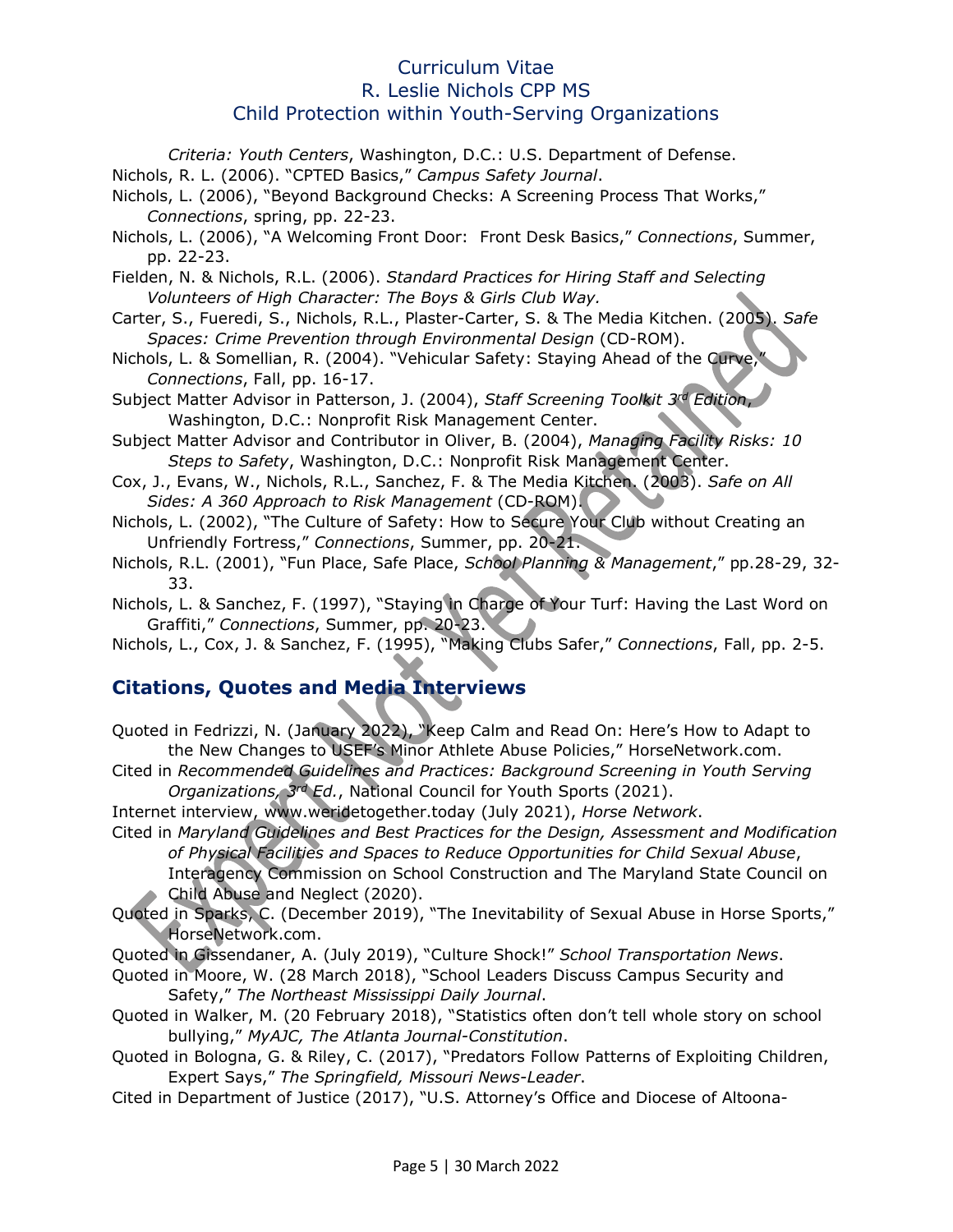Johnstown Announce Reforms to Protect Children from Sexual Abuse, Provide Counseling and Support for Victims," Western District of Pennsylvania.

- Cited in Hurst, D. (2017), "Diocese, Federal Prosecutor Announce Reform They Say Will Protect Victims, Prevent Future Abuse," *The Tribune-Democrat*.
- Cited and quoted in Anderson, C. (2016), *A Map of Child Sexual Abuse Prevention and Services Efforts: Making What's Happening Visible*, Just Beginnings Collaborative.
- Quoted in Beck, E. (2016), "Preventing Child Sexual Abuse Requires Acknowledging the Problem, Advocates Say," *Charleston Gazette-Mail*.
- Cited in Dorn, M. (November 2016), "Building Safer Schools: Are You Literate in Crime Prevention Through Environmental Design?", *School Planning & Management*.
- Quoted in (2012, updated 2015) "Major Youth Groups Make Headway against Sex Abuse," *Associated Press*.
- Cited in Kaufman, K. (2013), "Identifying & Addressing Risks to Create Safer Youth Sports Organizations" [webinar], United States Olympic Committee.
- Cited in Safe Havens International (2013), "The Library: Learning Resources Review Special Edition," *The Safety Net: The Electronic Journal of Safe Havens International*.
- Quoted in Erooga, M. (2012), *Creating Safer Organisations: Practical Steps to Prevent the Abuse of Children by Those Working with Them*, Wiley-Blackwell, p. 165.
- Broadcast interview in CNN Evening Edition (2012), "What Parents Should Ask about Summer Programs," *Cable News Network*.
- Quoted in Slaven, R. (2012), "What the Sandusky Case Has Taught Us: Six Keys to Creating an Effective Child Protection Policy," *Juvenile Justice Information Exchange*, Center for Sustainable Journalism, Kennesaw State University.
- Quoted in Reuters (2012), "LexisNexis Nonprofit Audit Delivers Industry Leading Background Screening Insights, Trends and Best Practices," *Reuters.com*.
- Quoted in Bailey, L. (2012), "Girl Says Boys & Girls Club Hired Molester," *Courthouse News Service*.
- Quoted in FADV.com (2012), "Success Stories in the Screening Industry," First Advantage Screening Solutions, Inc.
- Cited in Dorn, M. (2010), "Problem 'Seeking' Rather Than Solving," *Campus Safety* and *College Planning & Management*.
- Quoted in Law, J. (2010), "Building for the Future," *Niagara Falls [Canada] Review*, 25 March.
- Quoted in Boyle, P. (2010), "Do Youth Groups Need Volunteer Blacklists?" *Youth Today.* Cited in Dorn, M. (2010), "Through a Different Lens," *School Planning & Management*.
- Quoted in Choice Point (2008), *Criminal Background Checks: What Nonprofits Need to Know about Criminal Records*, September, pp. 4-7.

Quoted in Saul, J. (2008), "Research and Action for Bridging Science, Practice and Prevention," *American Journal of Psychology*.

Cited in Dorn, M. (2006), *Let None Learn in Fear: Michael Dorn on School Safety* [e-book), Macon, GA: Safe Havens International.

Quoted in Wallace, N. (2006), "Building with a Mission," *The Chronicle of Philanthropy*. Quoted in Strawn, S. (2005), "Groups Expanding Background Checks," *The New York Times*. Quoted in Boyle, P. (2005), "False Charges Haunt Youth Workers," *Youth Today*.

Quoted in Biden, Sen. J. (2005), "Statement on Introduced Bills and Joint Resolutions," [SB 1961], S12401, *The Congressional Record – Senate*.

Quoted in Lang, S. (Spring 2004), "Custom Creations: Cornell Students Design with Clubs in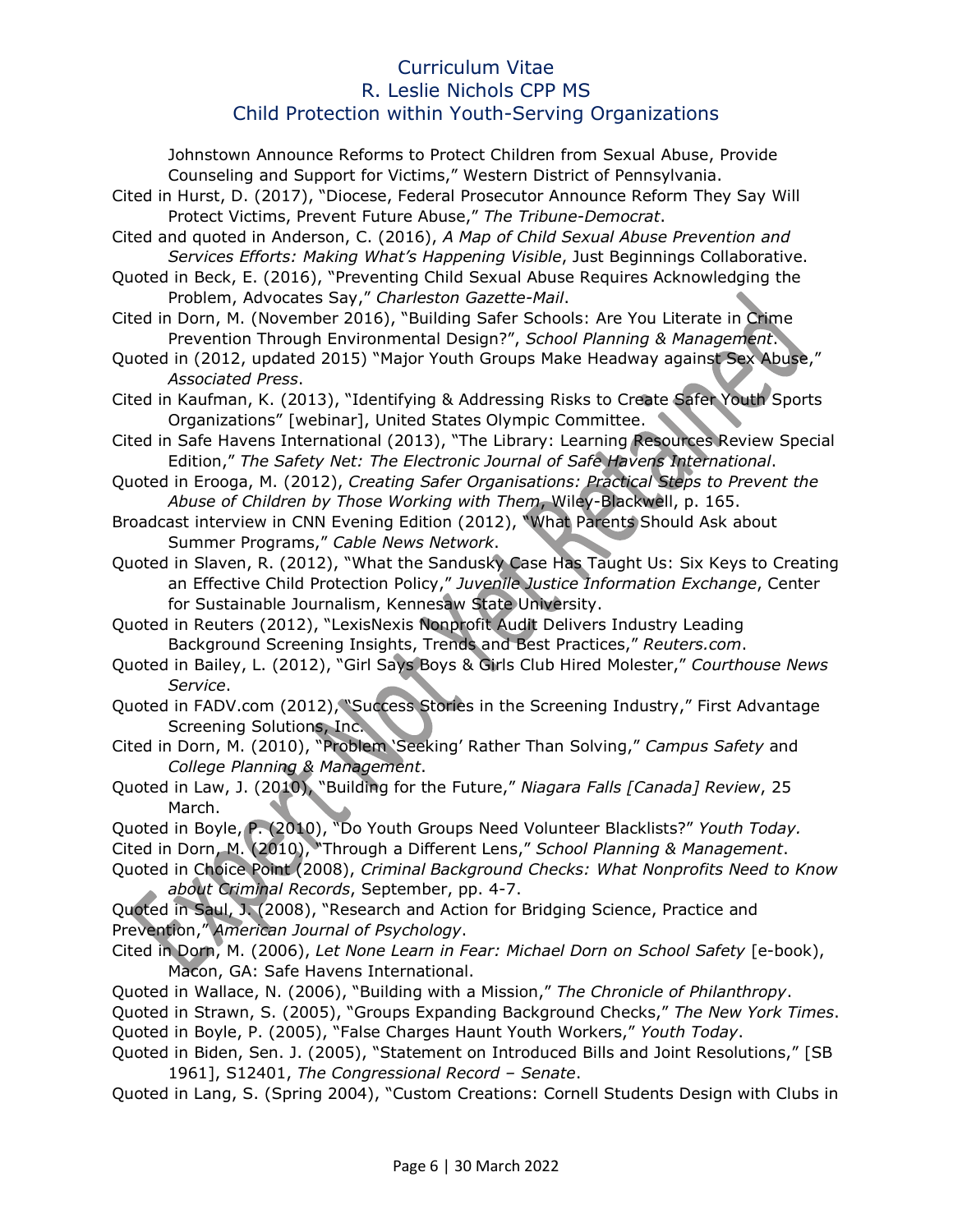Mind," *Cornell Science News*.

Cited in Dorn, M. (2004), "Acceptable Losses," *School Planning & Management*. Quoted in Shabman, M. (2004), "The Price of Protection," *Aquatics International*.

Quoted in Dorn, M. (2003), *Weakfish: Bullying through the Eyes of a Child*, Dorn, M., Macon, GA: Safe Havens International.

### **Presentations, Panels and Advisory Roles**

Presenter (Feb. 2022), "Developing Safe & Supportive Learning Environments for Students & Staff," Leadership Skills Academy, Northeast Mississippi Education Consortium, Oxford, MS

Presenter (Dec. 2021), "The Safety Conundrum: How Much Is Enough," School Safety Summit in Alabama, Mobile, AL.

- Presenter (Nov. 2021), "Designing Safe School Environments to Reduce Crime and Unwanted Behaviors," Campus Safety Conference, Pittsburgh, PA.
- Presenter (Nov. 2021), "Preventing Child Sexual Abuse within Schools," Campus Safety Conference, Pittsburgh, PA.
- Co-presenter with Remington, C. et al. (May 2021), "Sexual Abuse Prevention in Maryland Schools – Legislative Mandates, Guidelines & Best Practices for Plan Development," Maryland-D.C. Association of School Business Officials, webinar.
- Co-presenter with Remington, C. et al. (May 2021), "Sexual Abuse Prevention in Maryland Schools – Best Practices in School Facility Design & Modifications," Maryland-D.C. Association of School Business Officials, webinar.
- Keynote Speaker (July 2019), School Transportation News, Conference and Trade Show, Reno, NV.
- Presenter (2019), Pacific Youth Foundation, 2019 Leaders in Training Conference, Palm Springs, CA.
- Presenter (2018), "Developing a School Security Plan," Mississippi Association of School Superintendents, Annual Conference, Biloxi, MS
- Presenter (2018), S4-School Security & Safety Summit, Tupelo, MS.
- Presenter (2018), "Sex Abuse Prevention for Out-of-School Programs: Developing a Standard That Works for You," Disabled Sports USA, Adapt 2 Achieve Leadership Conference, Denver, CO.
- Co-presenter with Erooga, M. (2017), "A Practical View of the Role That Youth Serving Organizations Can Play in Preventing Child Sexual Abuse," California Coalition Against Sexual Abuse (Webinar).
- Presider (2016), Annual Meeting, The National Coalition to Prevent Child Sexual Abuse & Exploitation.
- Advisor (2016), Professional Studies Advisory Council Program Review, Southwestern College (KS).
- Presenter (2016), "Protecting Youth in Out-of-School Time Settings," PSY 410: Preventing Sexual Violence, Portland State University.
- Presenter (2016), "Protecting Youth in Out-of-School Time Settings," Youth Protection in Higher Education Network, Washington, D.C.
- Advisor (2005-2015), Customer Advisory Board, First Advantage Screening Solutions, Inc, Atlanta, GA, Orlando, FL and San Diego, CA.
- Presenter (2014), "Preventing Sexual Abuse in Youth Serving Organizations," PSY 410: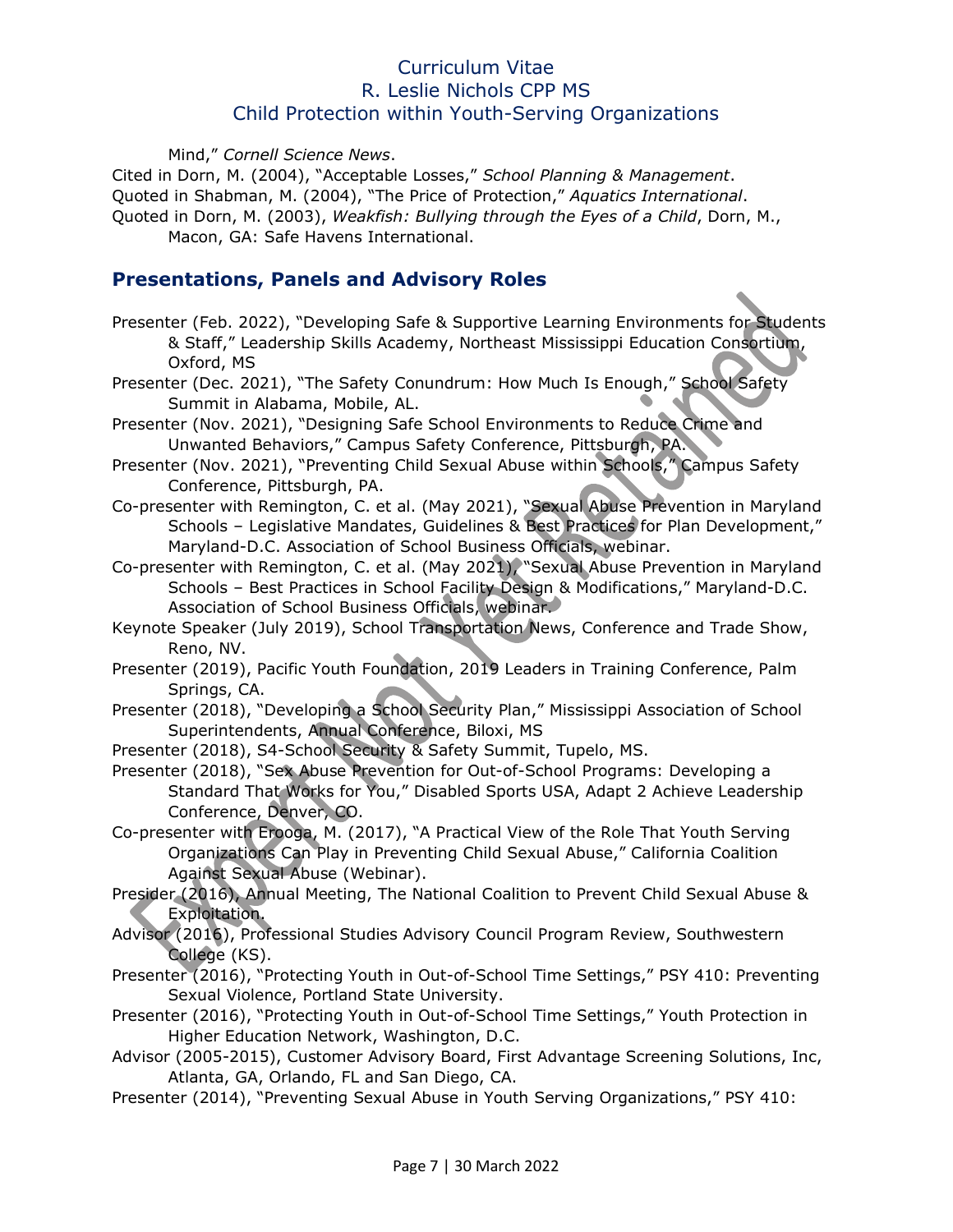Preventing Sexual Violence, Portland State University. (Presenter via Skype) Panelist (2014), "Engaging Community Leadership and Humanitarian Organizations on Resilience," Resilient America Roundtable, National Academies of Science, Engineering & Medicine, Washington, D.C. Co-Presenter with Kaufman, K. (2014), "Creating Sustainable Tailored Prevention Strategies for Youth Serving Organizations," National Child Advocacy Centers National Conference, Huntsville, AL. Presider (2014), Strategic Safety Roundtable for Major Metro Organizations, Boys & Girls Clubs of America, Atlanta, GA. Presider (2014), Strategic Safety Roundtable for Los Angeles County Boys & Girls Clubs, Boys & Girls Clubs of America, Santa Monica, CA. Panelist (2013), "Cadet Protection Program Review," Civil Air Patrol Advisory Board, Atlanta, GA. Presenter (2013), "Preventing Sexual Abuse in Youth-Serving Organizations," PSY 410: Preventing Sexual Violence, Portland State University. Presenter (1998-2012), 25+ presentations at U.S. Department of Defense conferences in Germany, Italy, England, and the U.S. Topics and themes include: "Child Safety," "Risk Management," "Planning Safe Facilities for Youth," and "Bullying Prevention," at U.S. Department of Defense European Youth Development Conferences (2000-20. Training venues include Edelweiss Lodge and Resort, Ramstein Air Force Base, Sauerland-Stern Conference Center, Stuttgart International Conference Center; RAF

Mildenhall, RAF Lakenheath, Aviano Air Base and Naples Naval Support Activity. (Presenter)

Presenter (2012), "The BGCA Child Protection Program, Protect the Children Conference, University of North Florida.

- Panelist and Presenter (2012), "The Dangers of Not Using Background Checks, Due Diligence, Background Checks and Employment Conference," U.S. Chamber of Commerce, Washington, D.C.
- Focus Group Participant (2012), Situation Abuse in Youth-Serving Organizations, John Jay College of Criminal Justice, New York, NY.
- Presenter (2012), Creating Safe Spaces for Children, World Day of Prevention of Child Abuse, The Children's Advocacy Center of Georgia, Kennesaw State University.

Co-Presenter with Classen, N., Jones, L. & Turnstall N. (2012), Preventing Child Sex Abuse within Child Serving Organizations, Missing and Exploited Children Program, Office of Juvenile Justice Delinquency Programs, U.S. Department of Justice (webinar).

Facilitator in partnership with Robert Franklin, Sexual & Domestic Violence Community Outreach Coordinator, Virginia Department of Health (2012), "Preventing Statutory Sexual Incidents," Virginia-Area Boys & Girls Clubs, Richmond, VA.

- Presider in partnership with ADT-Tyco Security (2011), Boys & Girls Club South Texas-Border Area Security Roundtable, McAllen, TX.
- Panelist (2011), "Youth Respond to Bullying in School," Alabama Statewide Anti-Bullying Summit, Auburn University College of Education, Mobile, AL
- Panelist (2011), "Protecting Children from Digital Threats," Ms. Foundation for Women Annual Conference, Atlanta, GA.
- Co-Presenter with Metzger, K. (2010), "Top 10 Volunteer Risk Management Challenges, Risk Management and Finance Summit," Nonprofit Risk Management Center, Philadelphia, PA.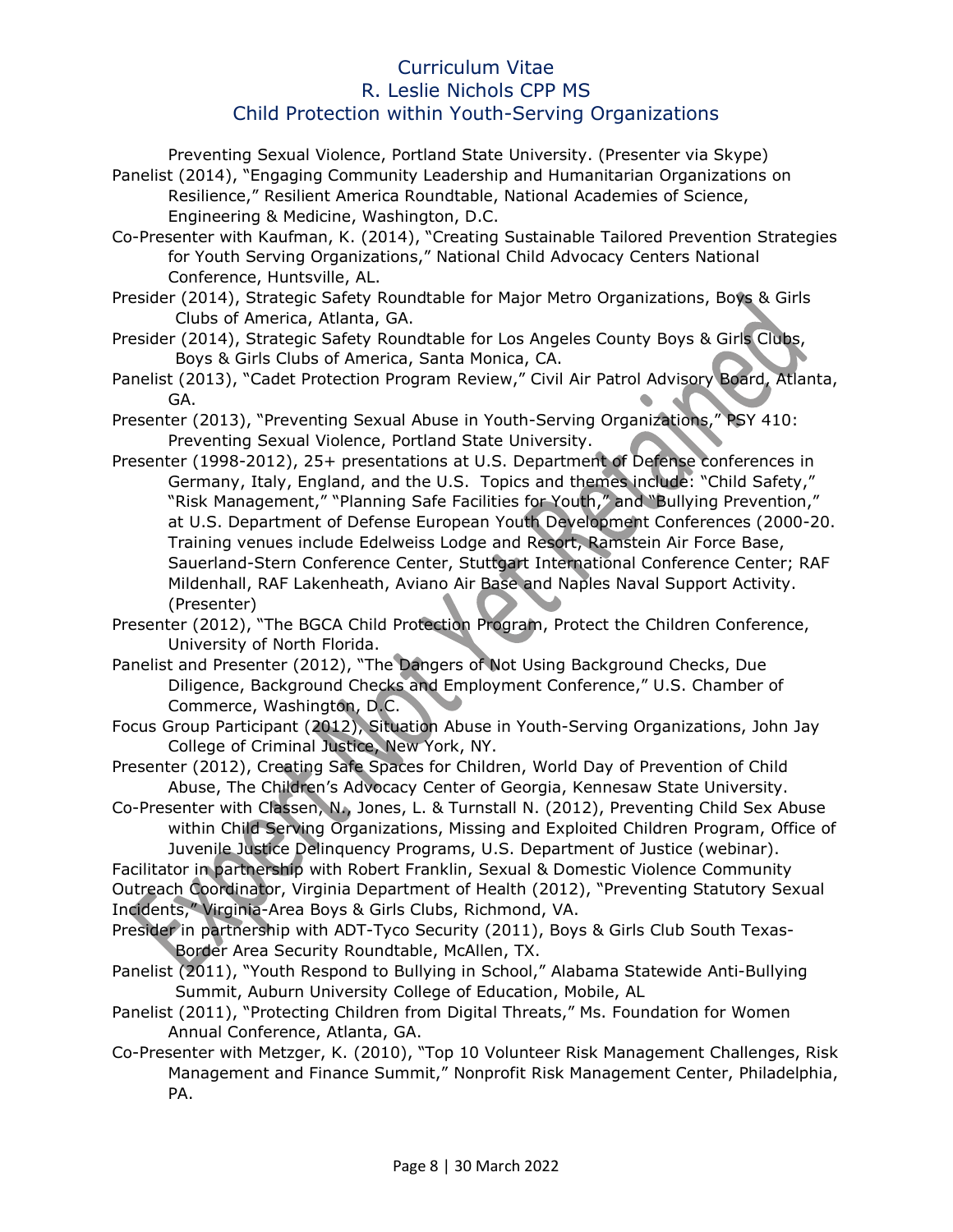Panelist (2009), "An Evidence-Based Screen for Child Sexual Abusers," 17<sup>th</sup> National Conference on Child Abuse and Neglect, Atlanta, GA.

Co-Presenter with Abel, G., Filley, R., Rider, D. & Wiegel, M. (2008), "Preventing Child Sexual Abusers from Entering Institutions Working with Children," 27<sup>th</sup> Annual Conference of the American Society for the Treatment of Sexual Abusers, Atlanta, GA.

- Presenter (2008), Making Places Safer, 12<sup>th</sup> Annual Youth Gang Symposium, Office of Juvenile Justice Delinquency Programs, Atlanta, GA.
- Presenter (2005), "Safe on All Sides: A 360 Degree Approach to Risk Management, Boys & Girls Clubs of Canada National Conference, Halifax, Nova Scotia.
- Panelist (2005), Using Criminal Background Screening for Volunteers, Nonprofit Risk Management Center National Conference, Washington, D.C.
- Co-Presenter with Fueredi, S. (2002-2004), "Designing Youth-Friendly Environments," Special Projects Studio, DEA 3301: The Environment and Social Behavior, Cornell, University.
- Presenter (2004), "Safe on All Sides: A 360 Degree Approach to Risk Management," Boys & Girls Clubs of Canada National Conference, Montreal, Quebec.
- Advisor (2004), "Organizational Prevention of Child Sexual Abuse Expert Meeting," Centers for Disease Control and Prevention, Atlanta, GA.
- Presenter (1998), "The Latest in Security Mechanisms," 4<sup>th</sup> Annual Youth Gang Symposium, The Office of Juvenile Justice Delinquency Programs, St. Paul, MN.

Presenter (1996), "CPTED: Crime Prevention through Environmental Design," 2<sup>nd</sup> Annual Youth Gang Symposium, Office of Juvenile Justice Delinquency Programs, Atlanta, GA.

Presenter at Boys & Girls Club of America's national and regional conferences (1994 – 2016) on various aspects of safety and protection, including:

- Child Sexual Abuse Prevention
- Physical Security
- Risk Management
- Staff and Volunteer Screening
- Bullying Prevention
- Crime Prevention through Environmental Design (CPTED)
- Active Shooter Response
- Crisis Communications Planning
- Emergency Response Planning
- Developing Effective Policies and Procedures
- Safe Facility Planning and Design and Management

# **Consultations through Boys & Girls Clubs of America**

#### Boys & Girls Clubs of America Domestic Affiliates

Conducted thousands of safety and facility consultations with local BGC organizations in all 50 states, the District of Columbia and Puerto Rico.

#### Boys & Girls Clubs of America Military Affiliates

Conducted numerous safety and facility consultations at U.S. Army, Air Force and Navy Youth facilities located in the U.S. domestic and overseas military bases, including:

• Ft. Mead, MD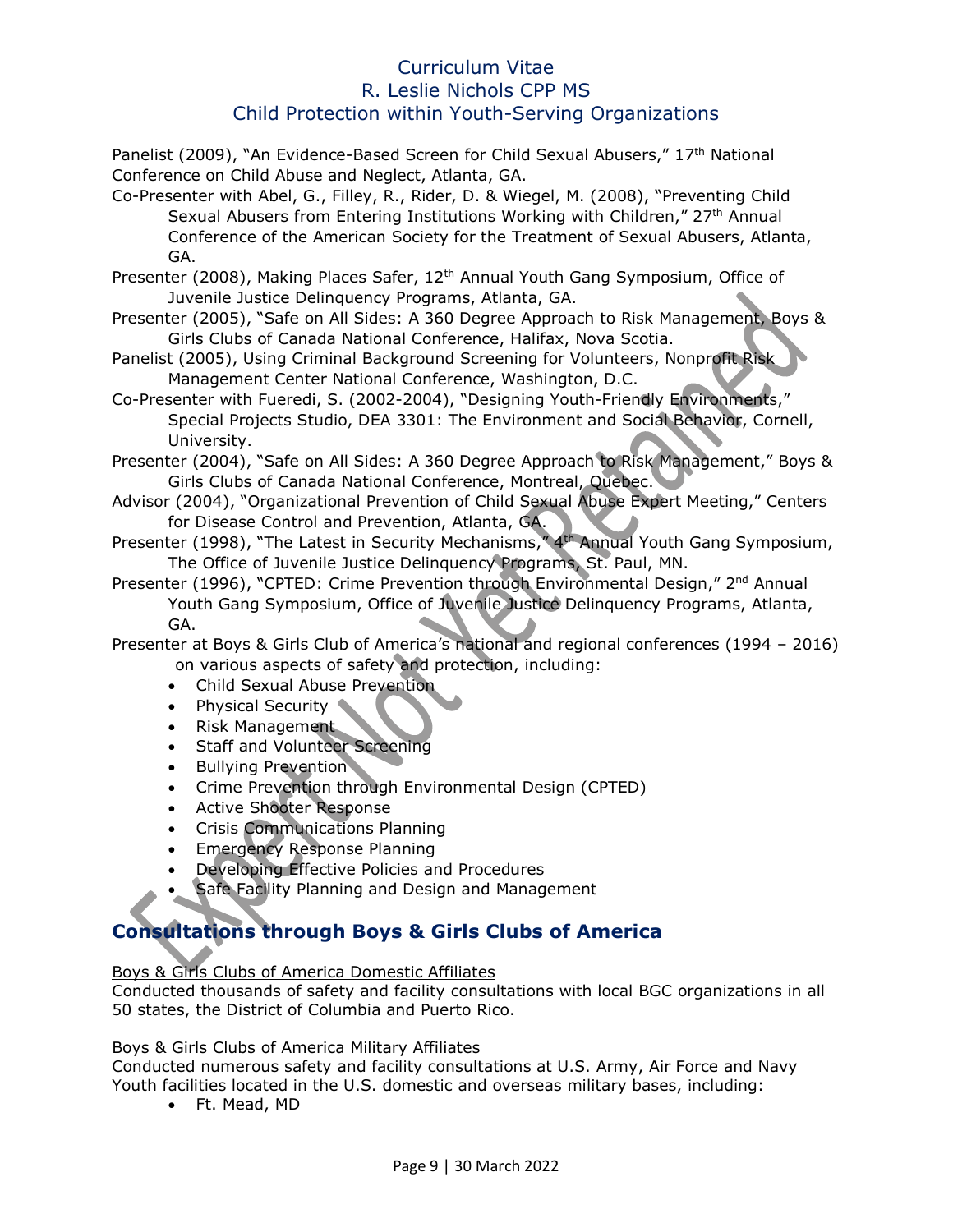- West Point, NY
- Offutt AFB, NE
- Warner-Robins AFB, GA
- Bad Kreutznach Army Base, Germany
- Baden-Wurttemberg Garrison, Heidelberg, Germany
- Bamberg Army Base, Germany
- Darmstadt Army Base, Germany
- Edelweiss Armed Forces Recreation Center, Garmish, Germany
- Garmisch Elementary & Middle School, Germany
- Giessen Army Base, Germany
- Argonner Kasern (Hannau), Germany
- Kaiserslautern Military Community, Germany
- Katterbach Kaserne, Ansbach, Germany
- Panzer Kaserne, Stuttgart, Germany
- Patch Barracks, Stuttgart, Germany
- Semback Army Base, Kaiserslautern, Germany
- Shades of Green Armed Forces Recreation Center, Orlando
- Wiesbaden Army Base, Germany
- Wurtzburg Kasern, Germany
- Mildenhall RAF Base, Mildenhall, England
- Lakenheath RAF Base, Lakenheath, England
- NSA Naples, Italy
- Aviano AFB, Italy

#### Consultations to Outside Youth Serving Organizations

Assisted outside youth serving organizations to develop youth protection programs and/or safe facilities:

- Boys & Girls Clubs of Canada (Niagara, Ontario, and Quebec affiliates)
- Club de Ninos y Ninas de Mexico (Tijuana, Baja, and Mexico, F.D. affiliates)
- Boys & Girls Clubs of South Africa, Pimville and Protea Glen sites
- City of Johannesburg, Community Development: Sport & Recreation Department, Johannesburg, South Africa
- The Professional Golfers Association of America, Palm Beach Gardens, FL
- The Nature Conservancy, Great Barrington, MA
- The Sisters of Mercy, New York, NY
- The Civil Air Patrol, Huntsville, AL
- Bolton Lads & Girls Club, Bolton, England

# **Continuing Education – Safety and Security**

ASIS International (2021), Global Security Exchange, virtual ASIS International (2020), Global Security Exchange, virtual Campus Safety Online Summit (2020), virtual Keys to Safety: Virtual School Safety Summit (2020) ASIS International (2019), Global Security Exchange, Chicago, IL School Transportation Network (2019), Conference and Trade Show, Reno, NV School Transportation Network (2019), Conference and Trade Show, Frisco, TX Security Center/BICSI (2019), "Security Center System Design Training (IP Video and Card Access) SC-SDT-001," Orlando, FL.